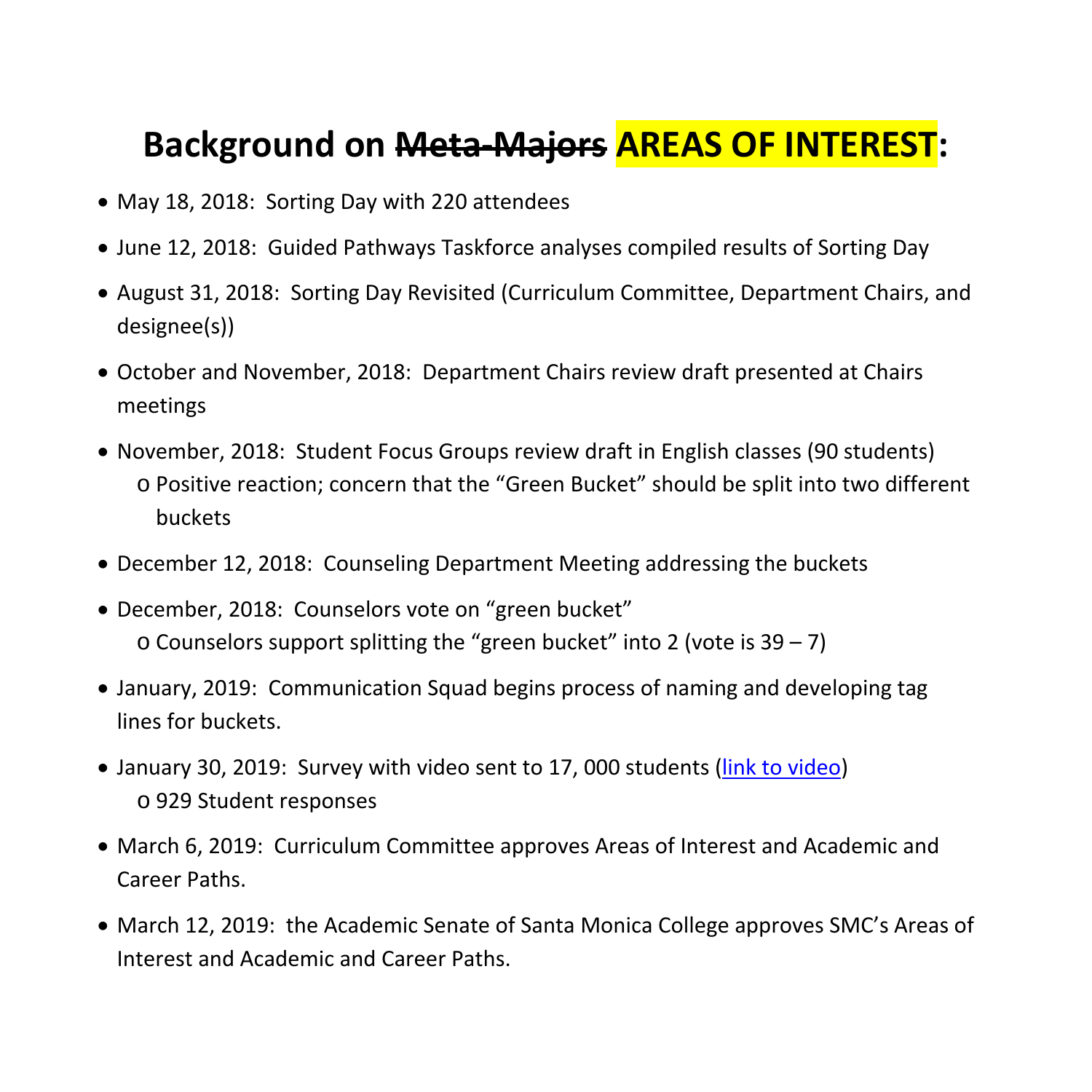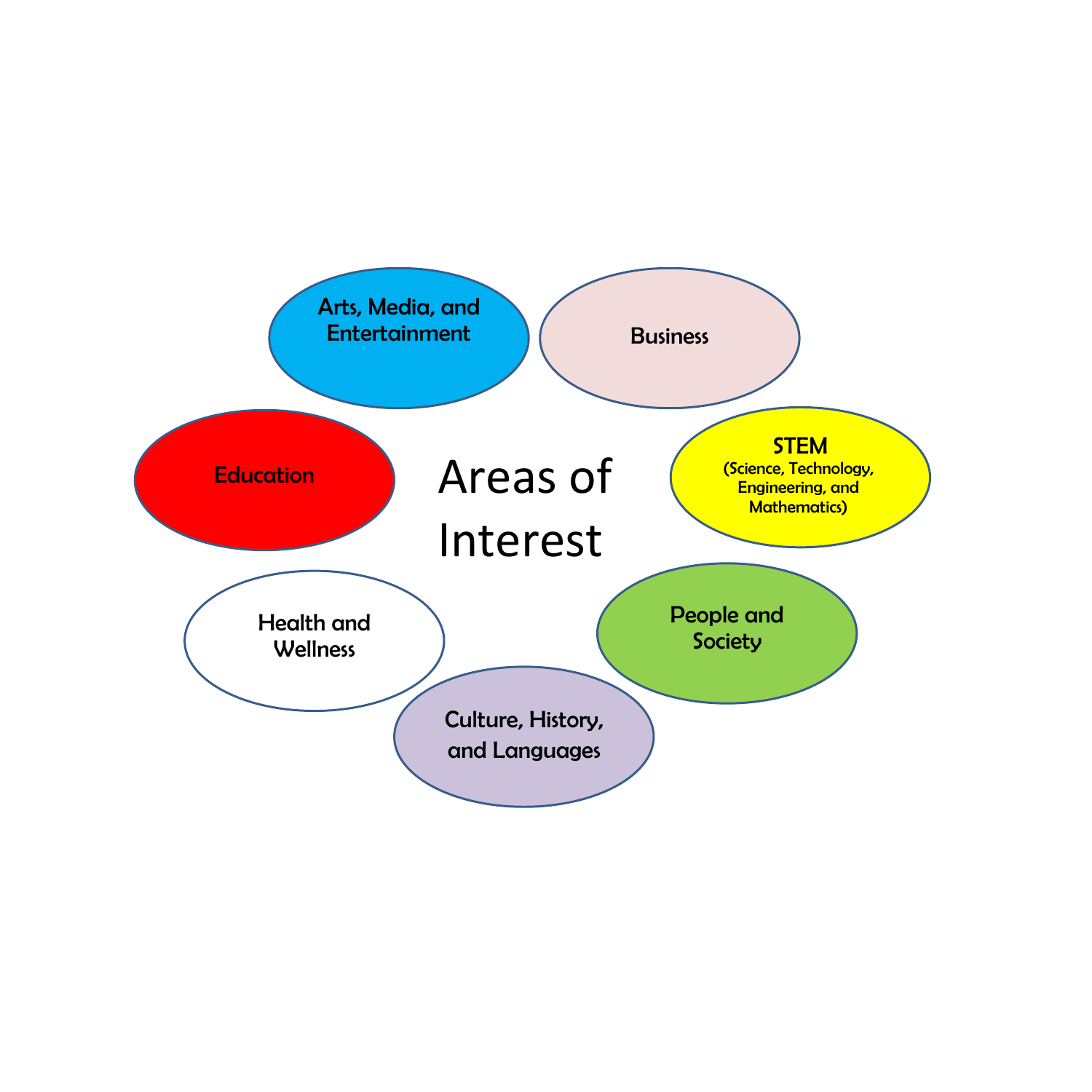## **Areas of Interest &**

**Academic and Career Paths**

- This is version 1.0
- We seek to launch this for our new incoming students in Fall 2019.
- Version 1.0 will be in effect through AY 2019-2020
- It was strongly recommended that as we "get our feet wet", each path/program should be in **ONLY ONE area**. We have heeded that recommendation, though we recognize that there are a handful of programs for which two areas might be equally as valid.
- Our expectation is that a year from now we will evaluate how things have worked out related to these Areas of Interests and their corresponding Academic and Career Paths and adjust as needed.
- The Academic and Career Paths will each have a map (leading to a certificate, degree, and/or transfer).
- Nearly all of the Academic and Career Paths in a given Area of Interest have the same "Math Path" (i.e., Quantitative Reasoning, Statistics, Business Calculus, or STEM Calculus), if there is a math requirement.
- As new programs are developed, part of the Curriculum process will be proposing to which Area of Interest the new program should belong. This will then be a Curriculum Committee decision.